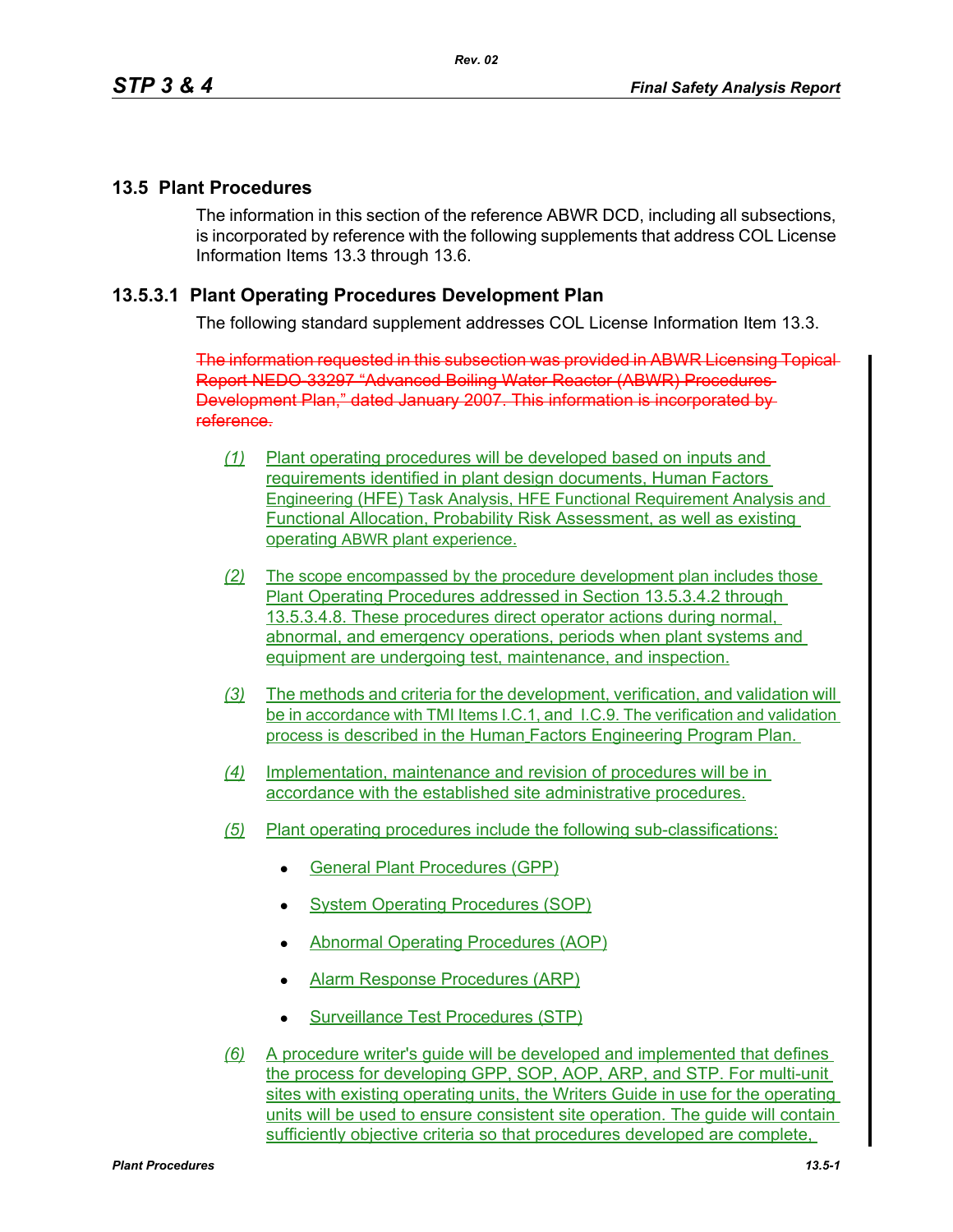accurate, consistent in organization, style, and content, easy to understand. It will provide instructions for procedure content and format, including the writing of action steps and the specification of acceptable acronym lists and acceptable terms to be used.

- *(7)* The content of the GPPs, SOPs, and STPs will incorporate the following elements as applicable.
	- $\bullet$  Title
	- **Discussion**
	- **References**
	- Prerequisites
	- Precautions (including warnings, cautions, and notes)
	- Limitations and actions
	- $\bullet$  Required operator actions
	- Acceptance criteria (Surveillance Test Procedures only)
	- **References**
	- Attachments
- *(8)* The format for the Abnormal Operating Procedures (AOPs) and procedures for other significant events will include the following, as appropriate:
	- Symptoms
	- Automatic actions
	- Immediate operator actions
	- Subsequent operator actions
- *(9)* The format for the Alarm Response Procedures will include the following, as appropriate:
	- Alarm message description
	- Automatic actions
	- **Operator actions**
	- Probable causes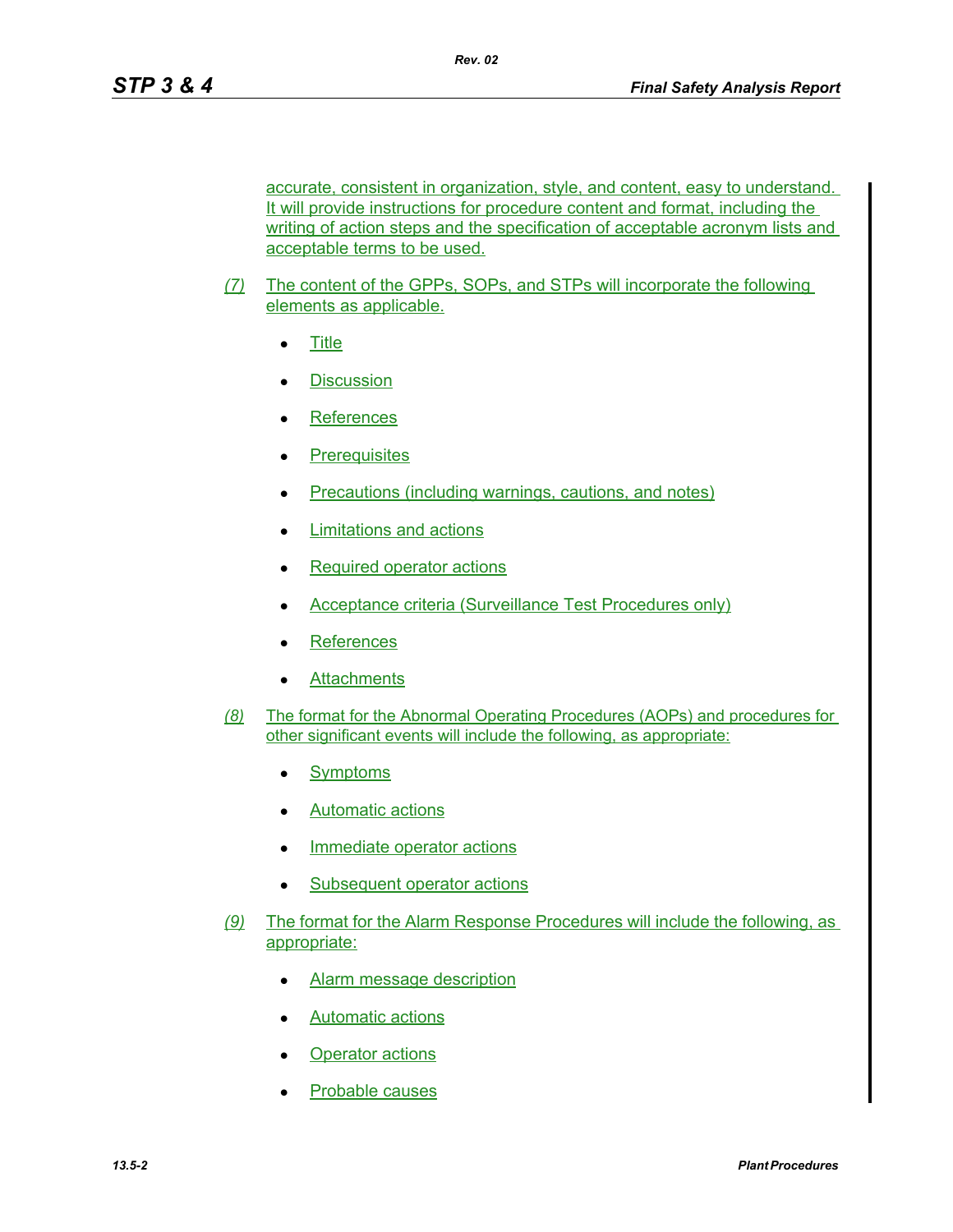# **13.5.3.2 Emergency Operating Procedures**

The following standard supplement addresses COL License Information Item 13.4.

*Rev. 02*

The information requested in this subsection was provided in NEDO-33297 and is incorporated by reference.

- *(1)* STP will utilize the approved Emergency Procedure Guidelines (EPG) as found in Chapter 18 of the Design Control Documents Tier 2, based on the BWR Owners Group EPG Revision 4.
- *(2)* An Emergency Operating Procedure (EOP) writer's guide will be developed and implemented. The writer's guide will contain objective criteria that will require that the emergency procedures are consistent in organization, style, content, and usage of terms. Guidance for the development of EOP's will come from NUREG-0899, NUREG-1358 (including Supplement 1) and NUREG/CR-5228.
- *(3)* EOPs will be in a symptom-based format with clearly specified entry conditions that provide the operator guidance in response to upset plant conditions in which one or more key variables are out of limits, regardless the cause.
- *(4)* STP Plant Specific Technical Guidelines (PSTGs) will be generated based on analysis of transients and accidents that are specific to a site plant design and operating philosophy. The PSTGs will be derived from the ABWR EPGs.
- *(5)* As part of the emergency procedure development, a document will be generated identifying any significant deviations from the approved EPGs (including identification of additional equipment beyond that identified in the approved guidelines), along with all necessary engineering evaluations or analyses to support the adequacy of each deviation. As part of this evaluation a determination whether these deviations impact the analysis of controls and indications identified in Appendix 18 F of the Design Control Document Tier-2 will be performed.
- *(6)* Site-specific calculations will be performed to support generation of the curves and limits utilized in the EOPs.
- *(7)* EOPs will support the Plant Operations Training Program. They are verified and validated in the HFE program and evaluated in the STP Human Factors Engineering Program. The EOPs will also be completed in time to support the Plant Operations Training Program.
- *(8)* Implementation, maintenance, and revision of procedures will be in accordance with the established site administrative procedures.

# **13.5.3.3 Implementation of the Plan**

The following standard supplement addresses COL License Information Item 13.5.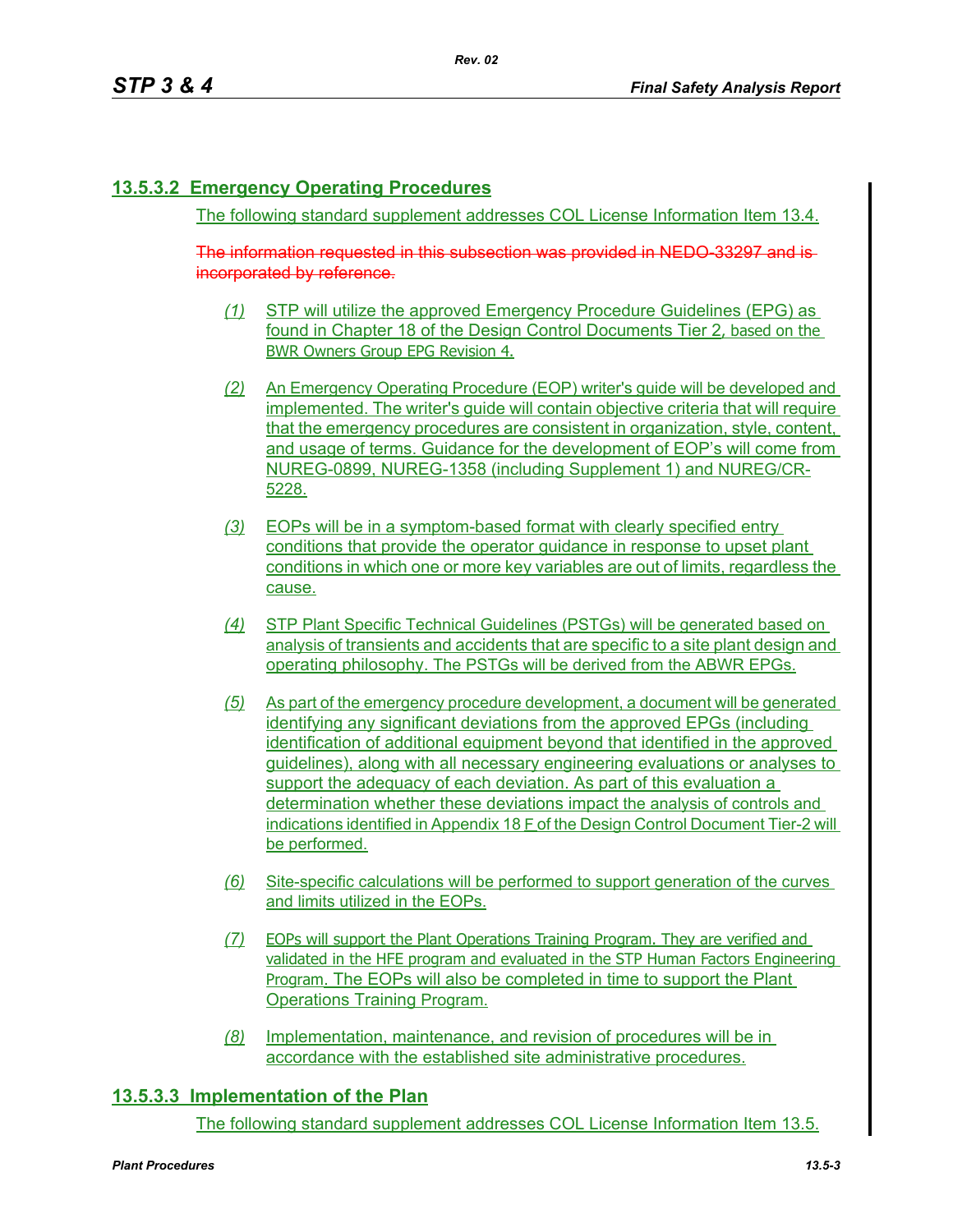The information requested in this subsection was provided in NEDO-33297 and is incorporated by reference.

# **13.5.3.3.1 Administrative Procedures**

- *(1)* Administrative procedures are those procedures that (a) provide the administrative controls with respect to performing activities or evolutions, and (b) define and provide controls for operational activities of the plant staff. Examples of procedures that fall in this category are identified in section 13.5.3.4.1.
- *(2)* Regulatory Guide (RG) 1.33, Rev. 2, will be used as a guide for the preparation of plant administrative policies and procedures. The requirements of the STP FSAR 17.2 (Quality Assurance During the Operations Phase) will be met for those systems and components listed in section 13.5.3.4.1 to which 10 CFR 50 Appendix B requirements apply.
- *(3)* Administrative procedures will be developed based upon the experiences of other STP operating plants and will be consistent with STP guidelines. A review will be performed to ensure that the existing administrative procedures are consistent with the STP FSAR. Should any changes be necessary to those procedures as a result of STP unique features, the procedures will be updated using the existing procedure change process.
- *(4)* Where no applicable STP guidelines are available, procedures will be prepared following the guidelines listed above and will be issued six months prior to the commencement of the Preoperational Test Program.
- *(5)* The responsibility for preparing, maintaining and approving plant procedures will be assigned by an STP administrative procedure. Procedures will be assigned to an STP organization and manager based on content, intended user, and importance to plant operation. Safety-related procedures will be reviewed by the Plant Operations Review Committee (PORC) and approved by the Plant Manager.

# **13.5.3.3.2 Maintenance and Other Procedures**

- *(1)* Procedures under this category address specific site-wide programs as they relate to maintenance and general operations. Procedures in this category are normally developed consistent with STP guidelines and based on the experiences of other operating plants.
- *(2)* A list of typical procedures included in the scope of the Maintenance and Other Operating Procedures is provided in Section 13.5.3.4.2 and 13.5.3.4.3. It is not necessary for all the procedures to contain titles exactly as listed, but all systems, evolutions, and events listed that are applicable to the ABWR certified design will be covered.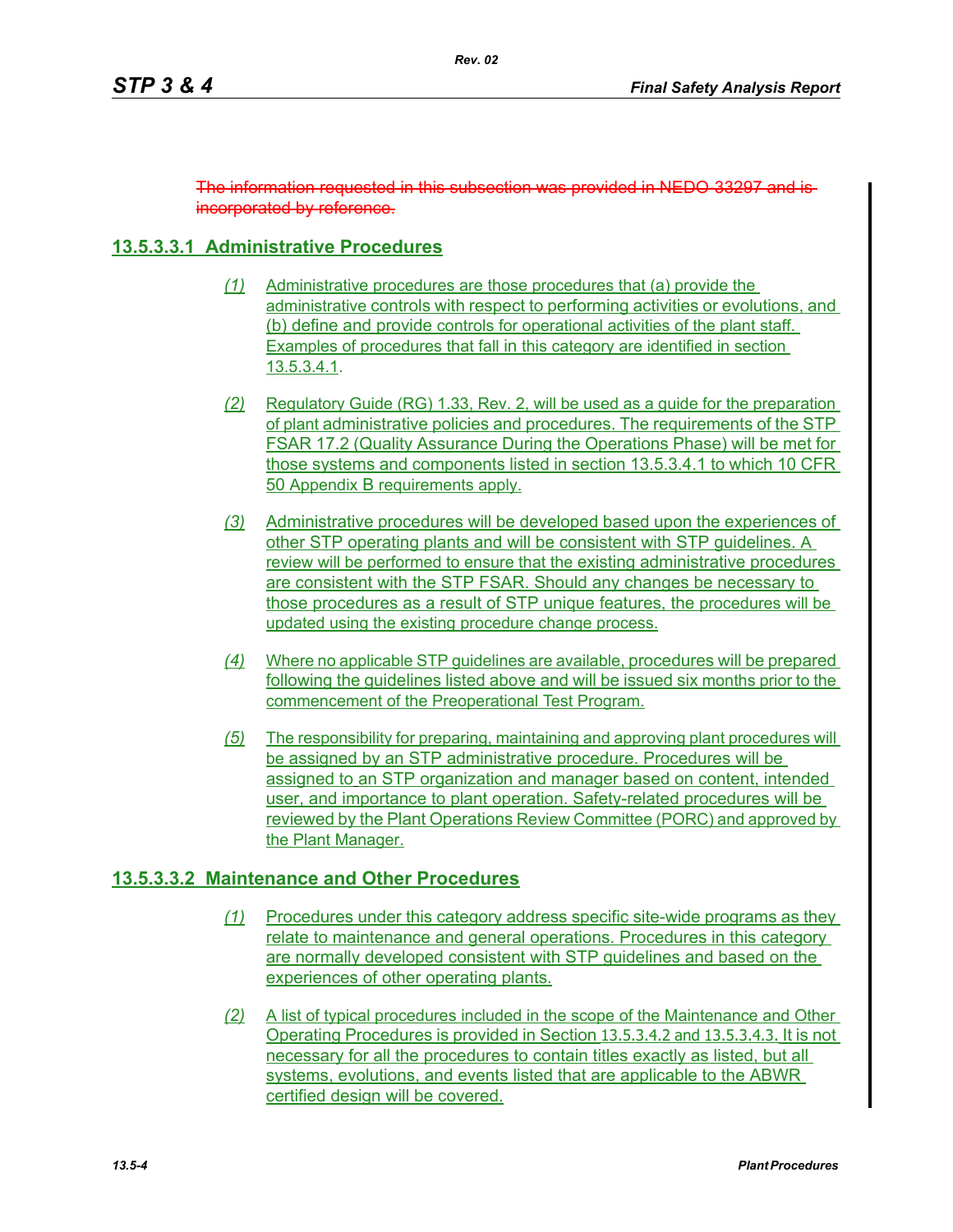- *(3)* The existing procedures in use at STP 1 & 2 will be used to ensure consistent site operation. A review will be performed to ensure that the existing administrative procedures are consistent with the STP 3 & 4 FSAR. Should any changes be necessary to those procedures as a result of ABWR unique features, the procedures will be updated using the existing procedure change process.
- *(4)* STP procedures will be prepared following the STP guidelines listed above and be issued six months prior to the commencement of the Preoperational Test Program.

# **13.5.3.4 Procedures Included In Scope Of Plan**

The following standard supplement addresses COL License Information Item 13.6.

The information requested in this subsection was provided in NEDO-33297 and is incorporated by reference.

The following is a list of typical procedures that will be included in the scope of the Plant Procedures Development Plan. It is not necessary for all the procedures to contain titles exactly as listed, but all systems, evolutions, and events listed that are applicable to the ABWR nuclear power station will be covered.

# **13.5.3.4.1 Administrative Procedures**

Administrative Procedures are those procedures that (1) provide the administrative controls with respect to performing activities or evolutions and (2) define and provide controls for operational activities of the plant staff. These include:

- *(1)* Control ( i.e. control of activies or evolutions)
	- Procedure review and approval
	- **Equipment control procedures**
	- Control of maintenance and modifications
	- Fire protection procedures
	- Crane operation procedures
	- Temporary changes to procedures
	- Temporary procedures
	- Special orders of a transient or self-cancelling character
- *(2)* Specific Procedures (i.e. operational activities for plant staff)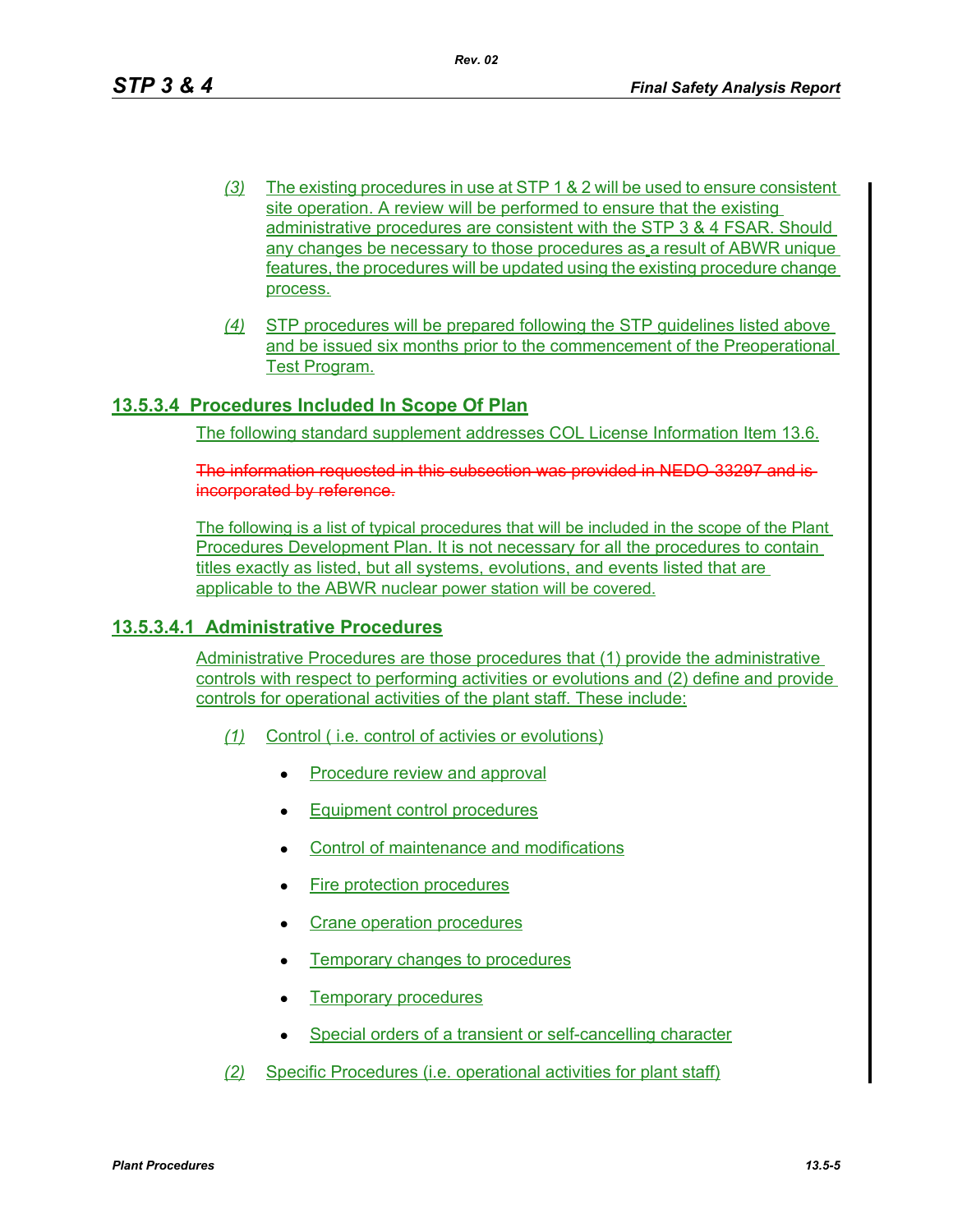• Standing orders to shift personnel including the authority and responsibility of the shift supervisor, licensed senior reactor operator in the control room, control room operator, and shift technical advisor

• Assignment of shift personnel to duty stations and definition of "surveillance area"

- Shift relief and turnover
- $\bullet$  Fitness for duty
- Control room access
- Limitations on work hours

 $\bullet$  Feedback of design construction and applicable important industry and operation experience

- **Shift Supervisor administrative duties**
- Verification of correct performance of operating activities

### **13.5.3.4.2 Maintenance and Other Operating Procedures**

Procedures will be provided to guide operation during maintenance and modification procedures that require operator actions to be taken in the main control room or remote shutdown panel including the following:

- *(1)* Exercising of equipment that is normally idle but that must operate when required
- *(2)* Removal of reactor head
- *(3)* Plant radiation protection procedures
- *(4)* Emergency preparedness procedures
- *(5)* Instrument calibration and test procedures
- *(6)* Chemical-radiochemical control procedures
- *(7)* Radioactive waste management procedures
- *(8)* Maintenance and modification procedures
- *(9)* Material control procedures
- *(10)* Precautions for performing testing, maintenance and inspections of Main Control Room and Remote Shutdown control panels
- *(11)* Activation and implementation of the facility emergency plan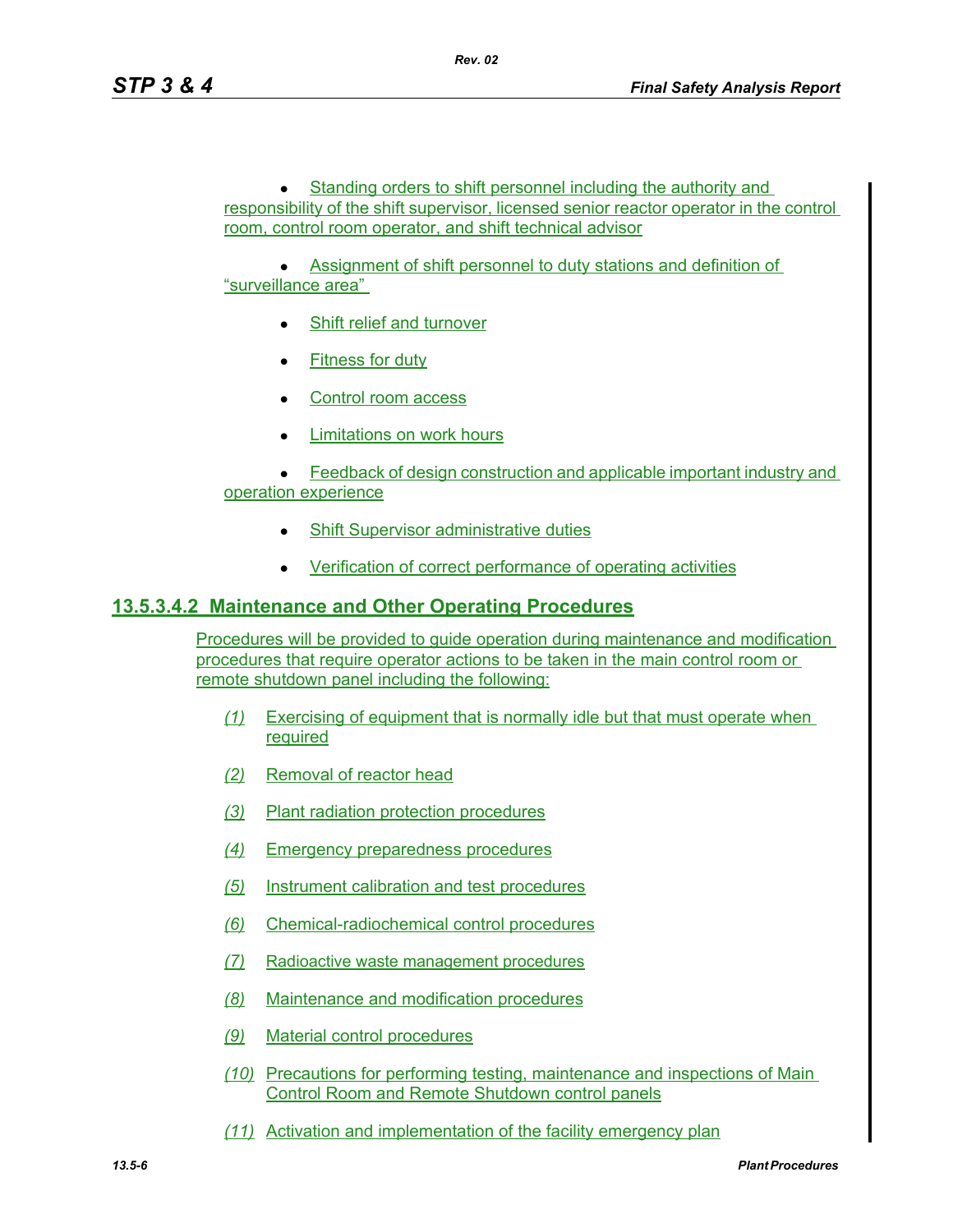### **13.5.3.4.3 Radiation Control Procedures**

The following procedures will be provided as discussed in Section A 7(d) of ANSI/ANS-3.2

- *(1)* Mechanical vacuum pump operation
- *(2)* Air ejector operation
- *(3)* Packing steam exhauster operation
- *(4)* Sampling
- *(5)* Air ejection, ventilation, and stack monitor
- *(6)* Area radiation monitoring system operation
- *(7)* Process radiation monitoring system operation
- *(8)* Meteorological monitoring
- *(9)* Discharge of effluents
- *(10)* Dose calculations

Equipment-specific requirements (items 1 through 7) will be addressed in the System Operating Procedures and elements that must be incorporated for the entire site (items 8 through 10) will be addressed in Administrative or Maintenance Procedures.

#### **13.5.3.4.4 General Plant Procedures**

Integrated operating procedures provide instruction for the integrated operation of the plant. As discussed in Section A5 of ANSI/ANS-3.2, typical integrated operating procedures will include evolutions listed below:

- *(1)* Cold Shutdown to Hot Standby
- *(2)* Hot Shutdown to Startup
- *(3)* Recovery from Reactor Trip
- *(4)* Operation at Hot Standby
- *(5)* Turbine Startup and Synchronization of Generator
- *(6)* Changing Load and Load Following
- *(7)* Power Operation and Process Monitoring
- *(8)* Power Operation with Less than Full Reactor Coolant Flow
- *(9)* Plant Shutdown to Hot Standby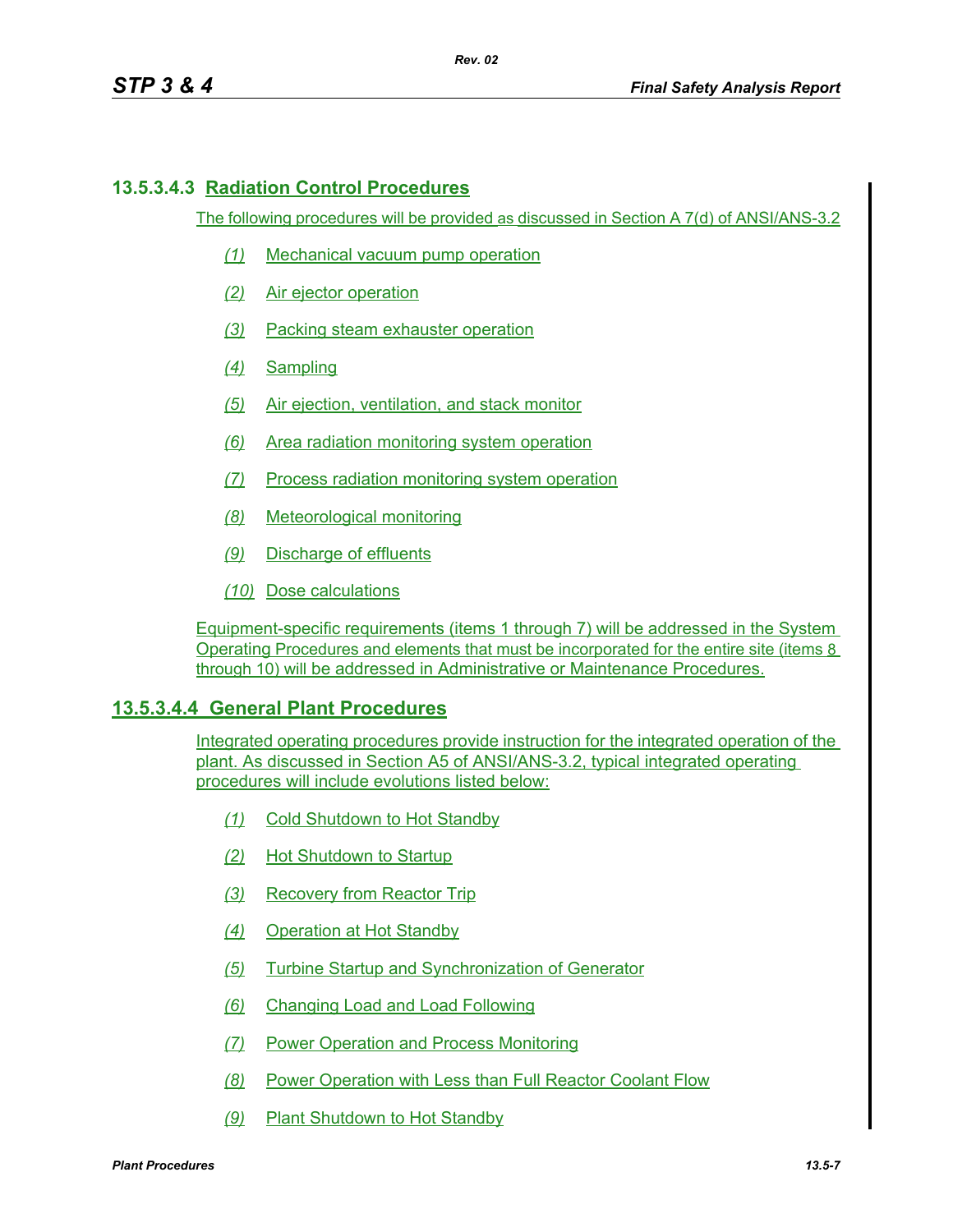- *(10)* Hot Standby to Cold Shutdown
- *(11)* Preparation for Refueling and Refueling Equipment Operation
- *(12)* Refueling and Core Alternations

### **13.5.3.4.5 System Operating Procedures**

Instructions for energizing, filling, venting, draining, starting up, shutting down, changing modes of operation, returning to service following testing (if not contained in the applicable testing procedure), and other instructions appropriate for operation of systems will be delineated in System Operating Procedues. As discussed in Section A3 of ANSI/ANS-3.2, typical System Operating Procedures are listed below:

- *(1)* Nuclear Steam Supply System (Vessel and Recirculating System)
- *(2)* Control Rod Drive System
- *(3)* Reactor Water Cleanup System
- *(4)* Standby Liquid Control System
- *(5)* Residual Heat Removal System
- *(6)* High Pressure Core Flooder System
- *(7)* Reactor Core Isolation Cooling
- *(8)* Automatic Depressurization System
- *(9)* Reactor Building Cooling Water System
- *(10)* Containment
	- **Maintaining Integrity**
	- **Containment Ventilation System**
	- $\bullet$  Inerting and Deinerting
- *(11)* Fuel Pool Cooling and Cleanup System
- *(12)* Main Steam System
- *(13)* Turbine/Generator System
- *(14)* Condensate System
- *(15)* Feedwater System
- *(16)* Makeup Water System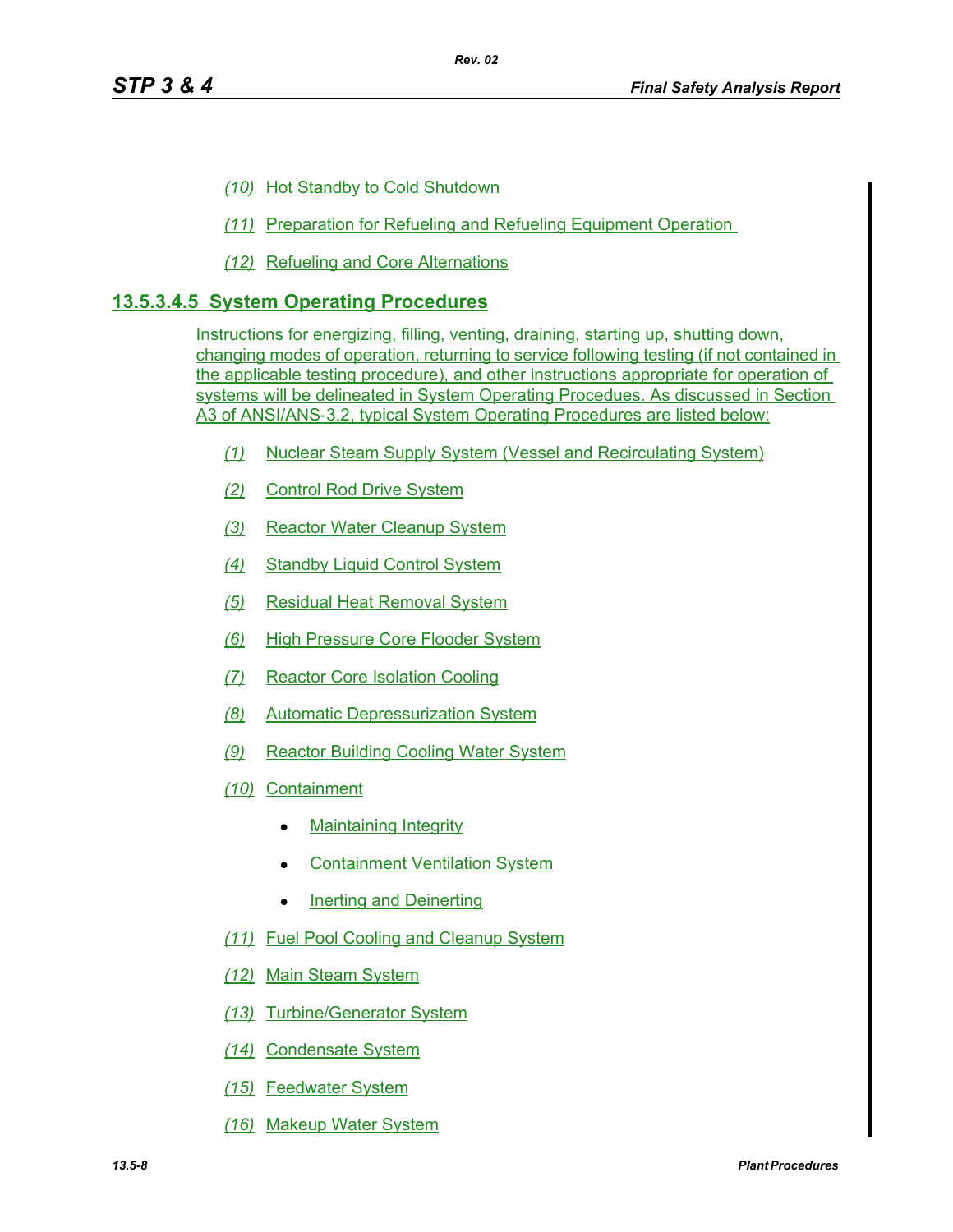- *(17)* Reactor Building Service Water System
- *(18)* Turbine Building Service Water
- *(19)* Reactor Building HVAC System
- *(20)* Control Building HVAC System
- *(21)* Radwaste HVAC System
- *(22)* Standby Gas Treatment System
- *(23)* Instrument Air System
- *(24)* Electrical System
- Offsite: Circuits between offsite transmission network and the onsite Class 1E distribution system
	- Onsite: Emergency Power Sources (e.g., Diesel generator, batteries)

–- AC System

–- DC System

- *(25)* Neutron Monitoring System
	- **Startup Range Neutron Monitoring System**
	- Power Range Neutron Monitoring System
	- Traversing In-core Probe System
- *(26)* Reactor Protection System
- *(27)* Rod Worth Minimizer

# **13.5.3.4.6 Alarm Response Procedures**

Procedures will be prepared for off-normal or alarm conditions that require operator action in the Main Control Room. An individual procedure will be written for each annunciator window containing instructions for each alarm associated with that window which is important to safety or the operation of the power plant. These instructions will normally contain (1) the meaning of the alarm, (2) the source of the signal, (3) the immediate action that is to occur automatically, (4) the immediate operator action, and (5) the long-range actions. If more than one alarm applies to a given procedure, repetition of the procedure may not be required if the applicable annunciators are listed at the beginning of the procedure.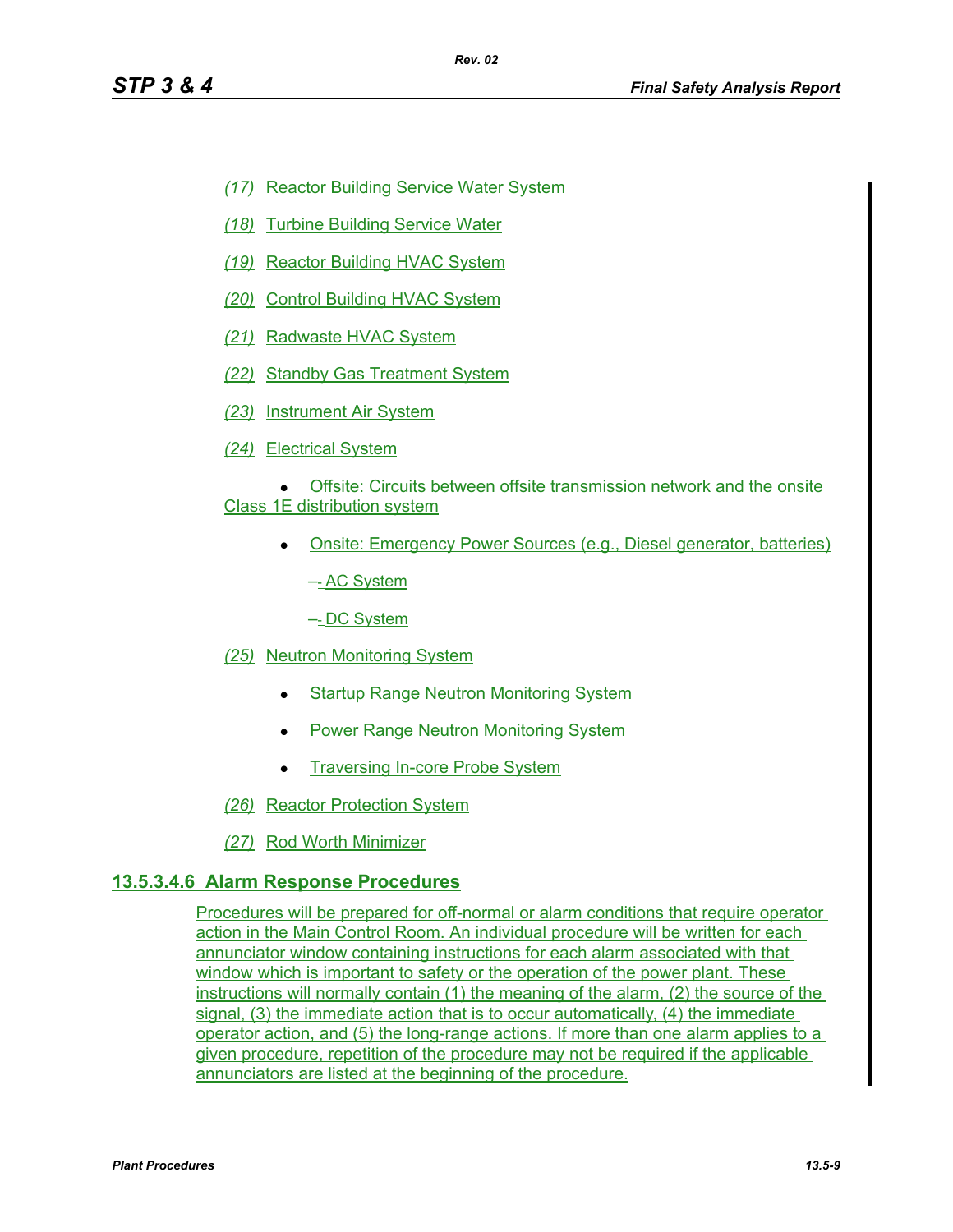# **13.5.3.4.7 Abnormal Operating Procedures**

 As discussed in Section A 10 of ANSI/ANS-3.2, procedures will be provided to guide operation for significant events. Examples of such events are listed below.

- *(1)* Loss of Coolant (inside and outside primary containment, response to large and small breaks, including leak-rate determination)
- *(2)* Loss of Instrument Air
- *(3)* Loss of Electrical Power (or degraded power sources or both)
- *(4)* Loss of Core Coolant Flow
- *(5)* Loss of Condenser Vacuum
- *(6)* Loss of Containment Integrity
- *(7)* Loss of Service Water
- *(8)* Loss of Shutdown Cooling
- *(9)* Loss of Component Cooling System or Cooling to Individual Components
- *(10)* Loss of Feedwater or Feedwater System Failure
- *(11)* Loss of Protective System Channel
- *(12)* Miss-positioned Control Rod or Rods or Rod Drops
- *(13)* Inability to Drive Control Rods
- *(14)* Conditions Requiring Use of Standby Liquid Control System
- *(15)* Fuel Cladding Failure or High Activity in Reactor Coolant or Offgas
- *(16)* Fire in Control Room or Forced Evacuation of Control Room
- *(17)* Turbine and Generator Trips
- *(18)* Malfunction of Automatic Reactivity Control System
- *(19)* Malfunction of Pressure Control System
- *(20)* Reactor Trip
- *(21)* Plant fires
- *(22)* Acts of Nature (e.g., Tornado, flood, dam failure, earthquake)
- *(23)* Irradiated Fuel Damage While Refueling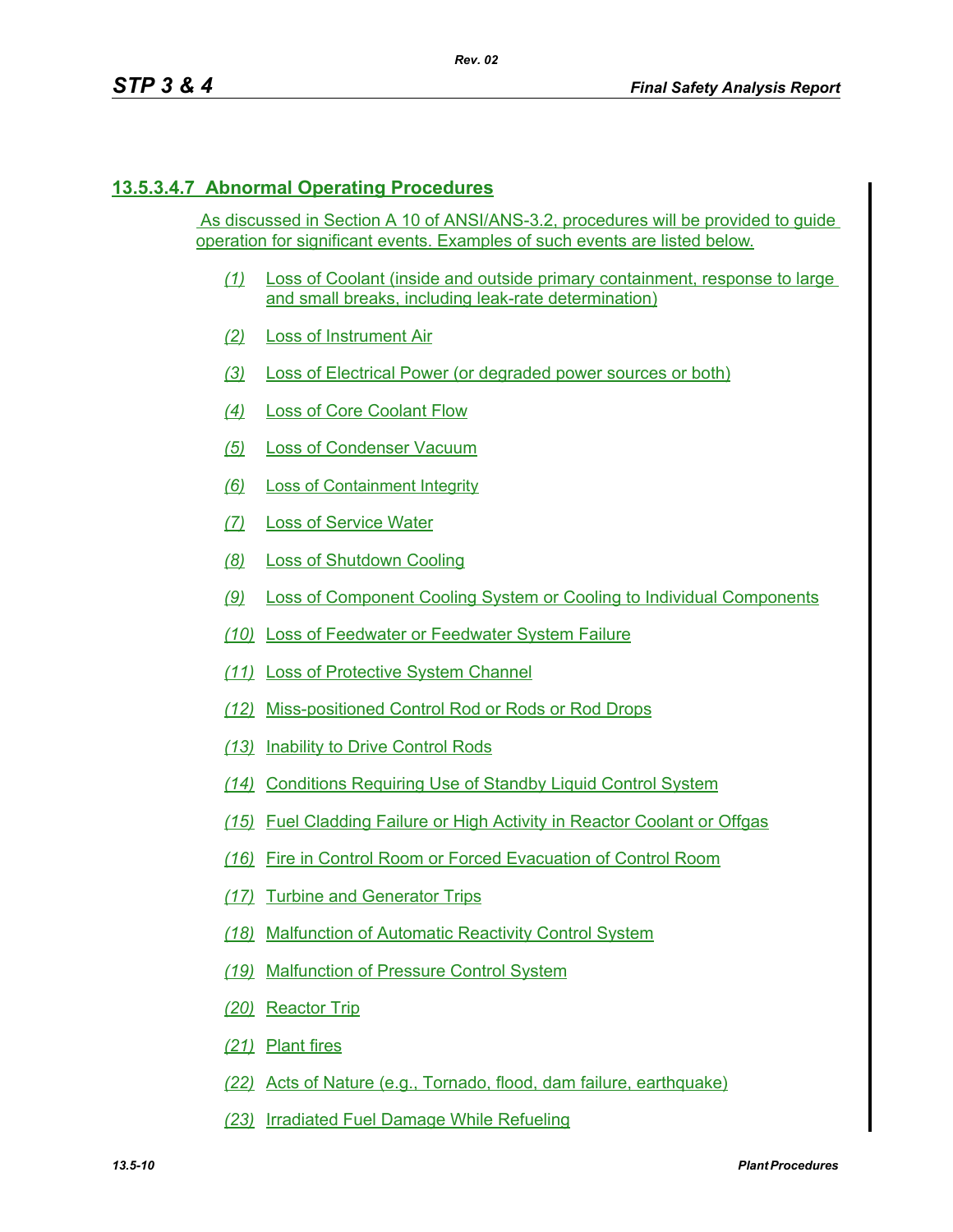- *(24)* Abnormal Releases of Radioactivity
- *(25)* Intrusion of Demineralizer Resin into Primary System
- *(26)* Hydrogen Explosions
- *(27)* Containment Isolation (including reopening of individual isolation valve following reset of safety injection or containment isolation valves)
- *(28)* Loss of Annunciators
- *(29)* Safe shutdown and cool-down under degraded core conditions (may be included in EOP actions)
- *(30)* Other expected transients that may be applicable

#### **13.5.3.4.8 Calibration, Inspection, and Test Procedures**

Procedures will be prepared for each surveillance test, inspection, or calibration required by Technical Specifications. As discussed in Section A8 of ANSI/ANS-3.2, examples of topics covered by surveillance test procedures are listed below:

- *(1)* Containment Leak Rate and Penetration Leak Rate Tests
- *(2)* Containment Isolation Tests
- *(3)* Containment Vacuum Breaker Tests
- *(4)* Containment Spray System Tests
- *(5)* Standby Gas Treatment System Tests (including filter tests)
- *(6)* Emergency Service Water System Functional Tests
- *(7)* Main Steam Isolation Valve Tests
- *(8)* Fire Protection System Functional Tests
- *(9)* Containment Monitoring System Tests
- *(10)* Emergency Core Cooling System Tests
- *(11)* Control Rod Operability and Scram Time Tests
- *(12)* Reactor Protection System Tests and Calibrations
- *(13)* Rod Block Tests and Calibrations
- *(14)* Refueling System Circuit Test
- *(15)* Standby Liquid System Tests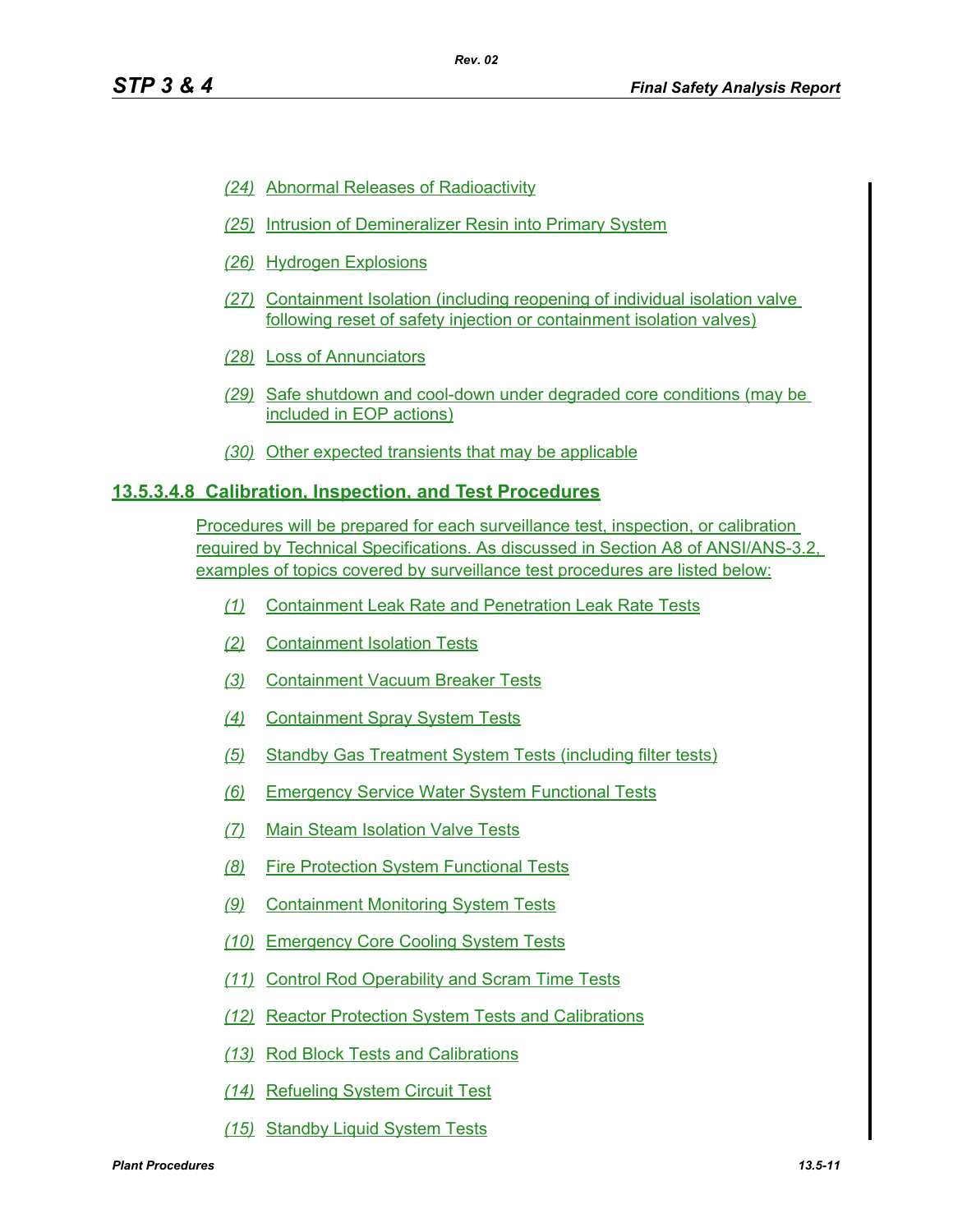- *(16)* Core Thermal Limit Checks and Core Flux Monitor Calibrations
- *(17)* Emergency Power Tests
- *(18)* Reactor Core Isolation Cooling Tests
- *(19)* NSSS Pressurization and Leak Detection
- *(20)* Inspection of Reactor Coolant System Pressure Boundary
- *(21)* Inspection of Pipe Hanger Settings
- *(22)* Control Rod Drive System Functional Tests
- *(23)* Core Physics Surveillance, Including Heat Balance
- *(24)* Leak Detection System Tests
- *(25)* Area, Portable, and Air borne Radiation Monitor Calibrations
- *(26)* Process Radiation Monitor Calibrations
- *(27)* Safety Relief Valve Tests
- *(28)* Turbine Overspeed Trip Tests
- *(29)* Water Storage Tanks Level Instrumentation Calibrations
- *(30)* Reactor Building In-leakage Tests
- *(31)* Nitrogen Inerting System Tests

# **13.5.3.4.9 Emergency Operating Procedures**

Procedures that are symptom-oriented will be prepared to provide the operator guidance for maintaining the reactor in a safe condition with any or all of the principal process variables for the reactor or containment initially outside of limits, regardless of cause. Such procedures do not require the operator to diagnose the cause of the upset. A list of events that procedures will cover are provided below:

- *(1)* RPV Control
- *(2)* Primary Containment Control
- *(3)* Secondary Containment Control
- *(4)* Radioactivity Release Control
- *(5)* Level Restoration (Alternate Level Control)
- *(6)* Emergency (RPV) Pressurization